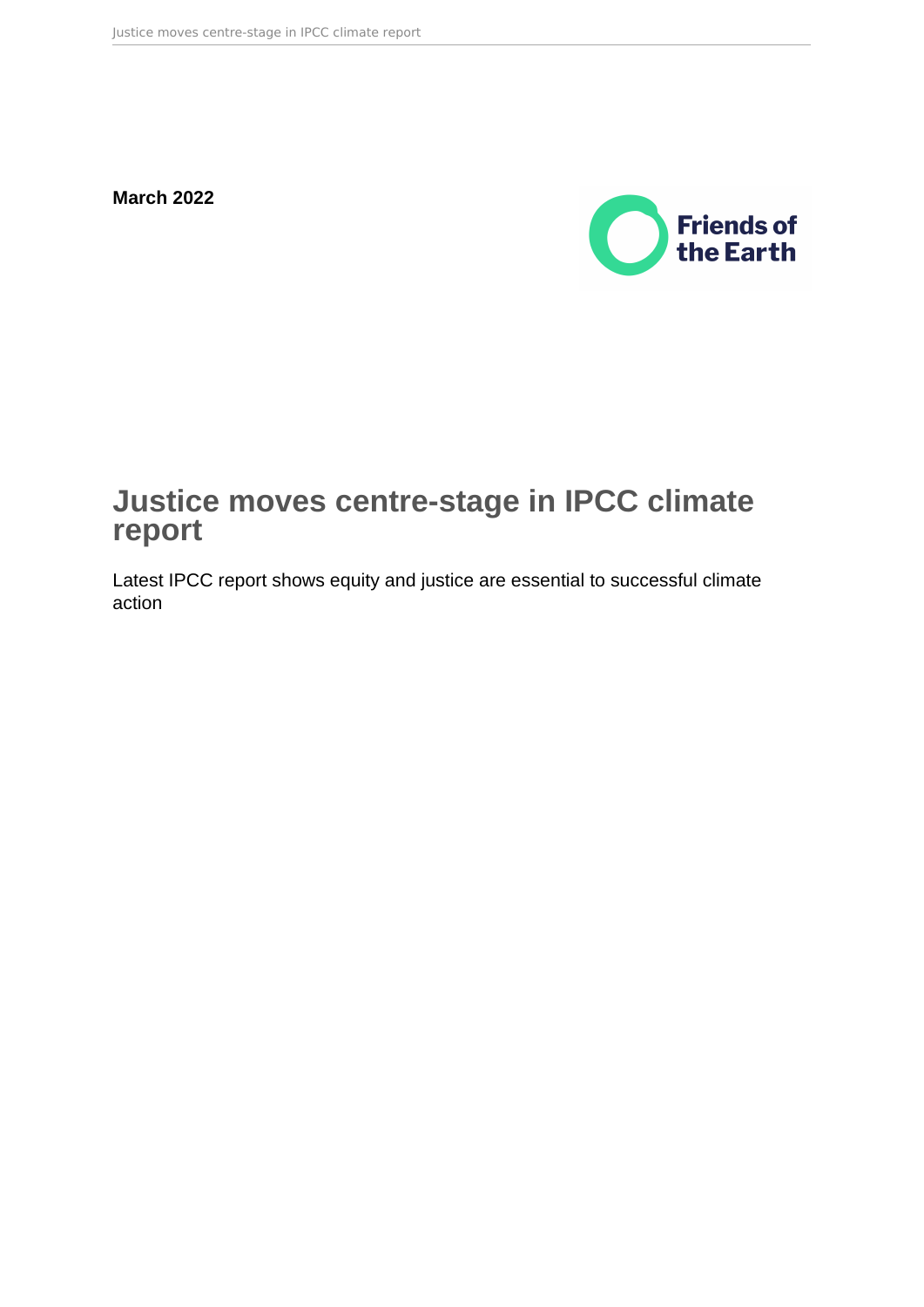The Intergovernmental Panel on Climate Change (IPCC) – the voice of scientific consensus on climate change - first reported in 1990. Every six or seven years since, it has produced an updated assessment of the science and impacts of climate change and advice on how to reduce greenhouse gas emissions.

The [newly published report,](https://www.ipcc.ch/report/sixth-assessment-report-working-group-ii/) on impacts by IPCC Working Group 2, has warned yet again of the enormous consequences for humans and wildlife alike from global warming. Yet again, it's stated that the most marginalised countries and people will be hit hardest, despite contributing least to the emissions that cause climate change. And yet again, it has warned that some impacts may be irreversible.

pixabay

While the volume on the warnings has ramped up, it's hard not to think of the publication of the report as a dystopian Groundhog Day. Scientists warn. Politician's nod, issue soundbites but maintain business as usual as though very little has changed

Perhaps the film [Don't Look Up](https://en.wikipedia.org/wiki/Don) is more of a documentary than the work of fiction that we'd like to believe.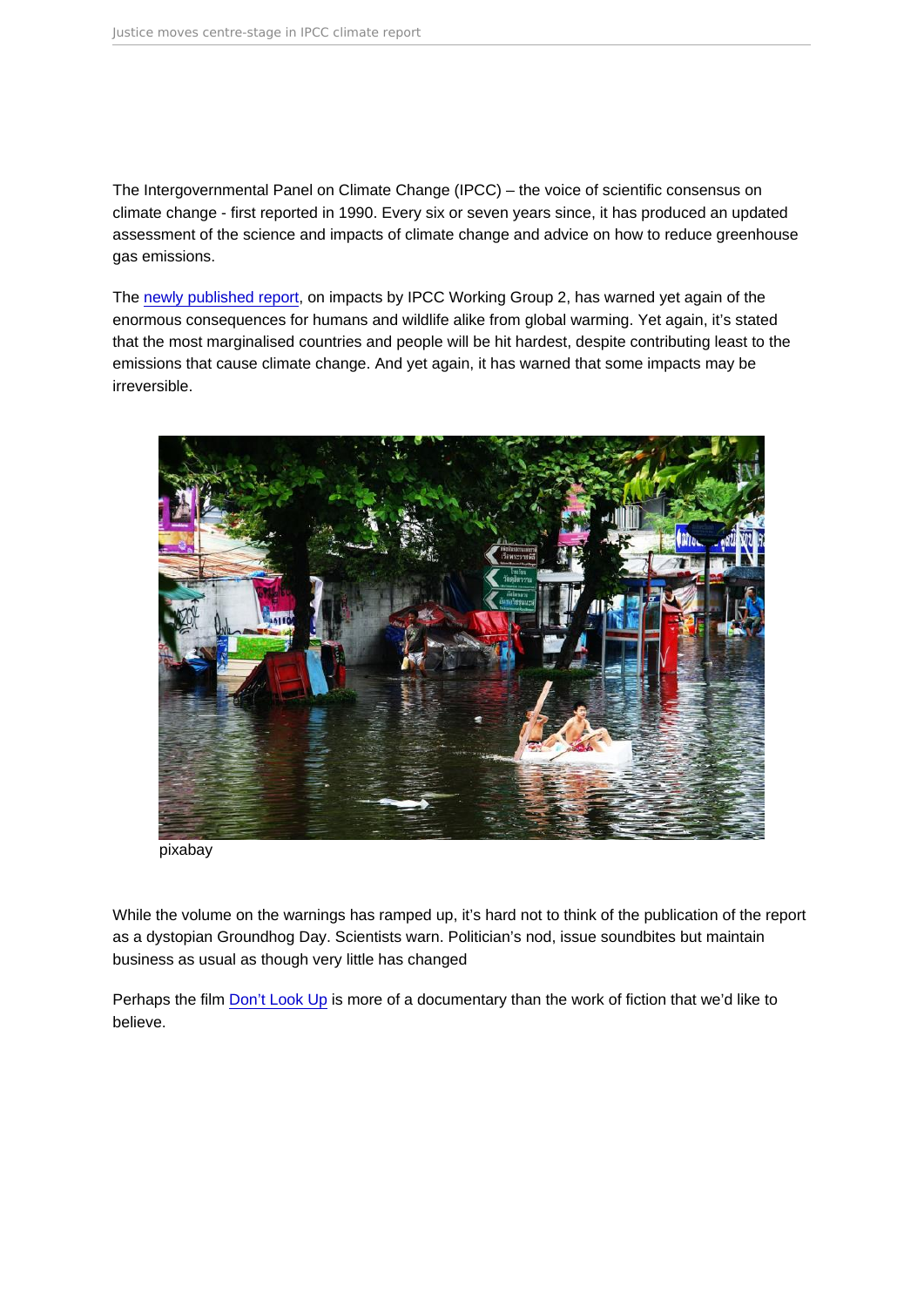## Is there anything new in the latest report?

Close observers of the evolution of IPCC reports will have noticed some significant changes, beyond the now deafening levels of alarm about actual and future impacts of climate breakdown.

#### **Justice**

For the first time, the scientists have been crystal clear that a justice-based response is needed. The IPCC says "better outcomes are obtained by choosing just ones" and that achieving adaptation goals requires "engaging with the concepts of equity, justice and effectiveness".

For many of us the need for a justice-based response is a statement of the obvious. It's been central to Friends of the Earth's thinking since we were founded in 1971 and it's a core value for the organisation. But for the IPCC justice has been a difficult – because politicised - arena.

A potent example of this politicisation is demonstrated by the USA government. It has fought hard to avoid wording within the Summary for Policy Makers (SPM) that implied it needed to financially compensate poorer countries for the damage caused by the pollution it has released and continues to release, or to fund adaptation in poorer countries. The USA is by far the largest [historical polluter](https://www.carbonbrief.org/analysis-which-countries-are-historically-responsible-for-climate-change) (the UK comes in at  $8<sup>th</sup>$  position).

For too long the IPCC has steered clear of this debate. Even now it is not shouting it from the rooftops, despite the clear evidence for a justice-based response to climate breakdown. But the blame for inaction on justice lies not at the door of the timidity of the IPCC in confronting rich countries, but instead at the door of those countries which have grown rich through fossil-fuel based economies and refusal to accept responsibility for the harm this is causing to others.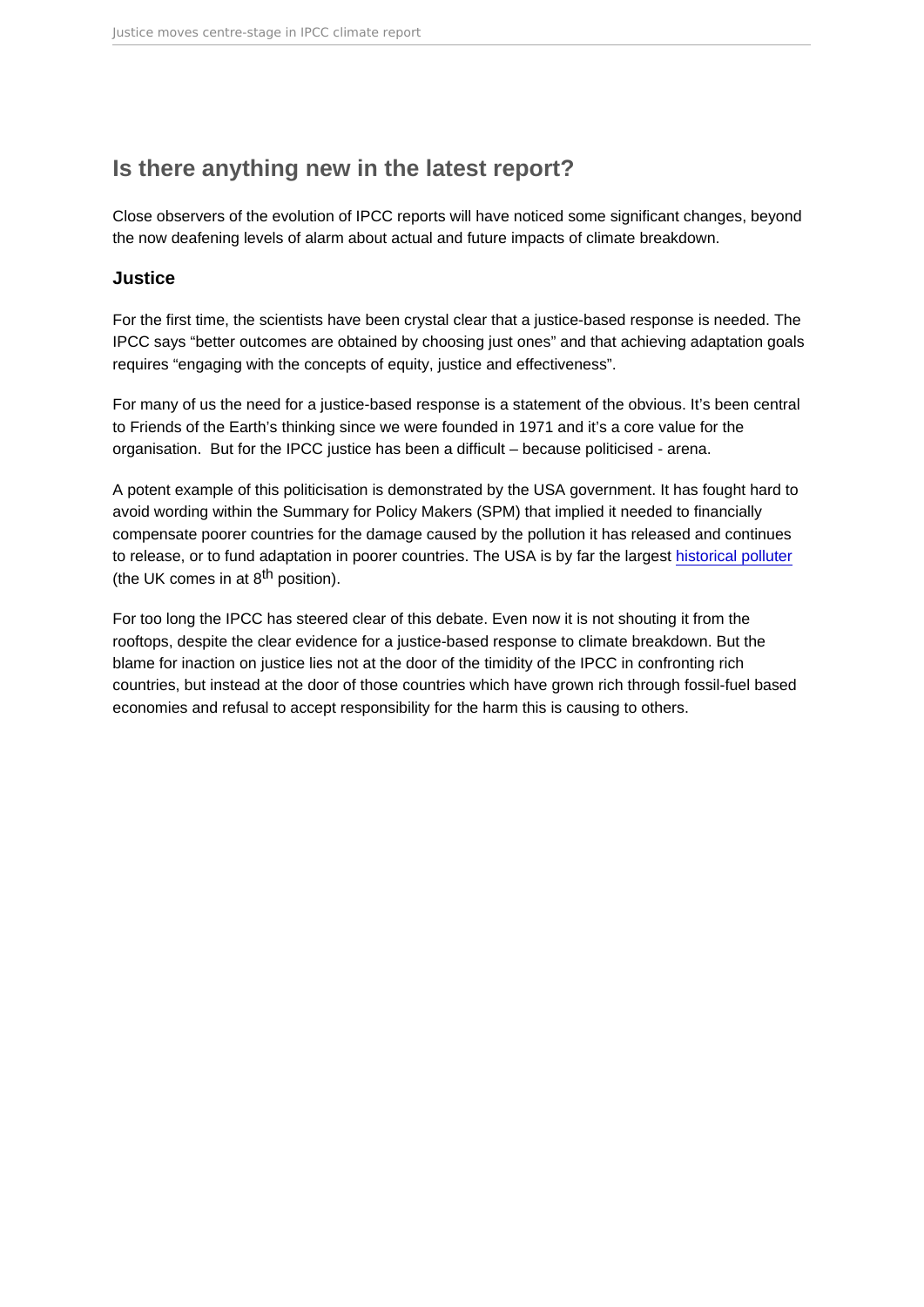

Industrial pollution, smoking chimneys, ship loading in foreground Unsplash

### **Adaptation**

For many years adaptation was a dirty word. Talking about adaptation was considered a weakening of resolve to cut emissions and as a dangerous signal to politicians that we can live with some climate change. But as IPCC scientists have increasingly warned of the devastating impacts at lower levels of global warming, the issue has moved more centre-stage, including in this latest IPCC report.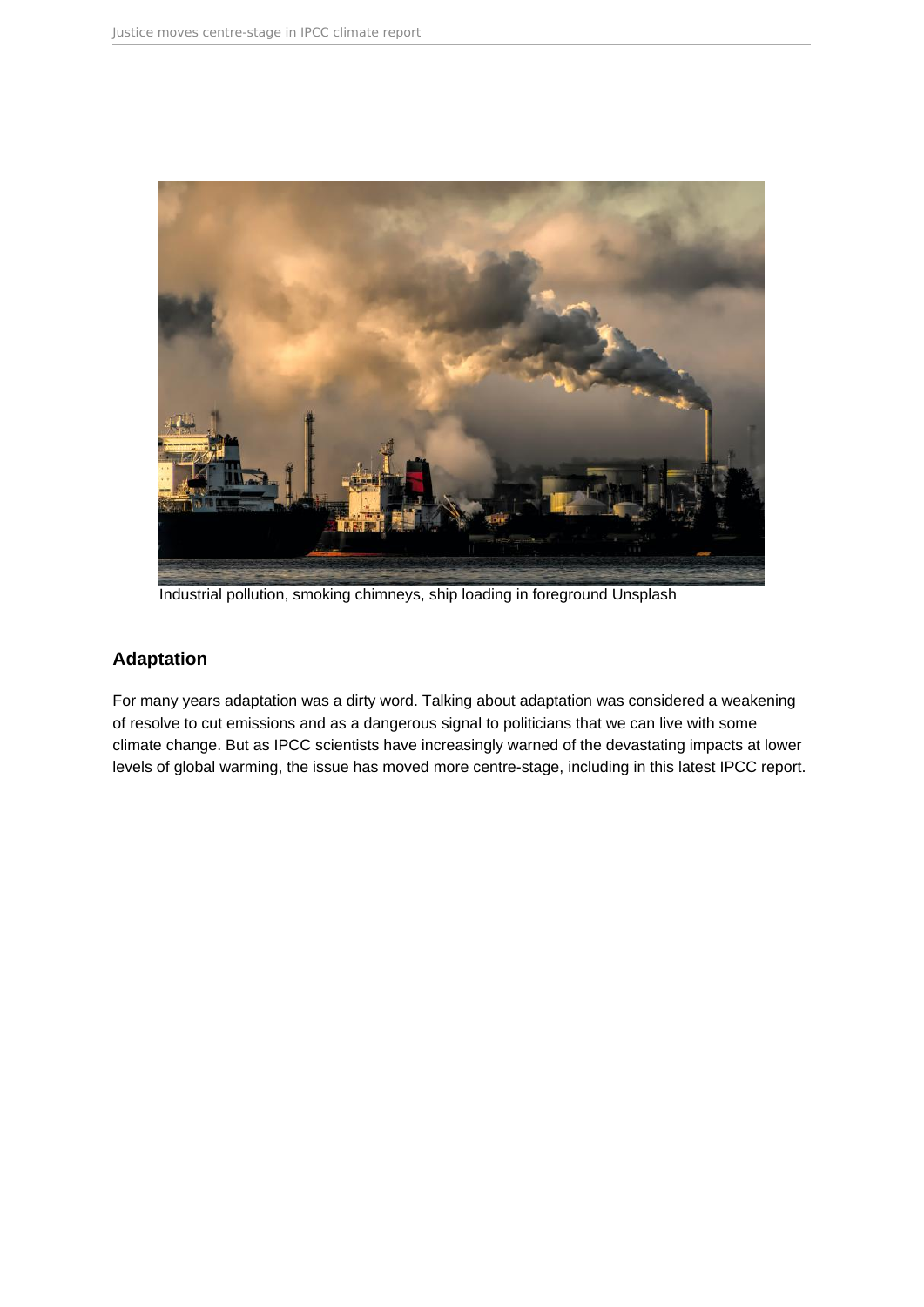

Ice melting from glacier with water pouring into the sea Unsplash

The report identifies that adaptation can be done well or badly. For example, it warns that tree planting on naturally un-forested land, or bioenergy, with or without carbon capture and storage, can harm biodiversity, water and food security, and harm livelihoods especially in parts of the world with insecure land tenure. It says that inclusive decision making with local communities and Indigenous Peoples is "integral to successful forest adaptation".

But importantly the IPCC is also clear that there are limits to adaptation. We need to adapt to the warming we already have and the floods, droughts, storms and wildfires that are now commonplace. But we just won't be able to adapt if temperatures get much above 1.5 degrees and we will not be able to live in some parts of the world.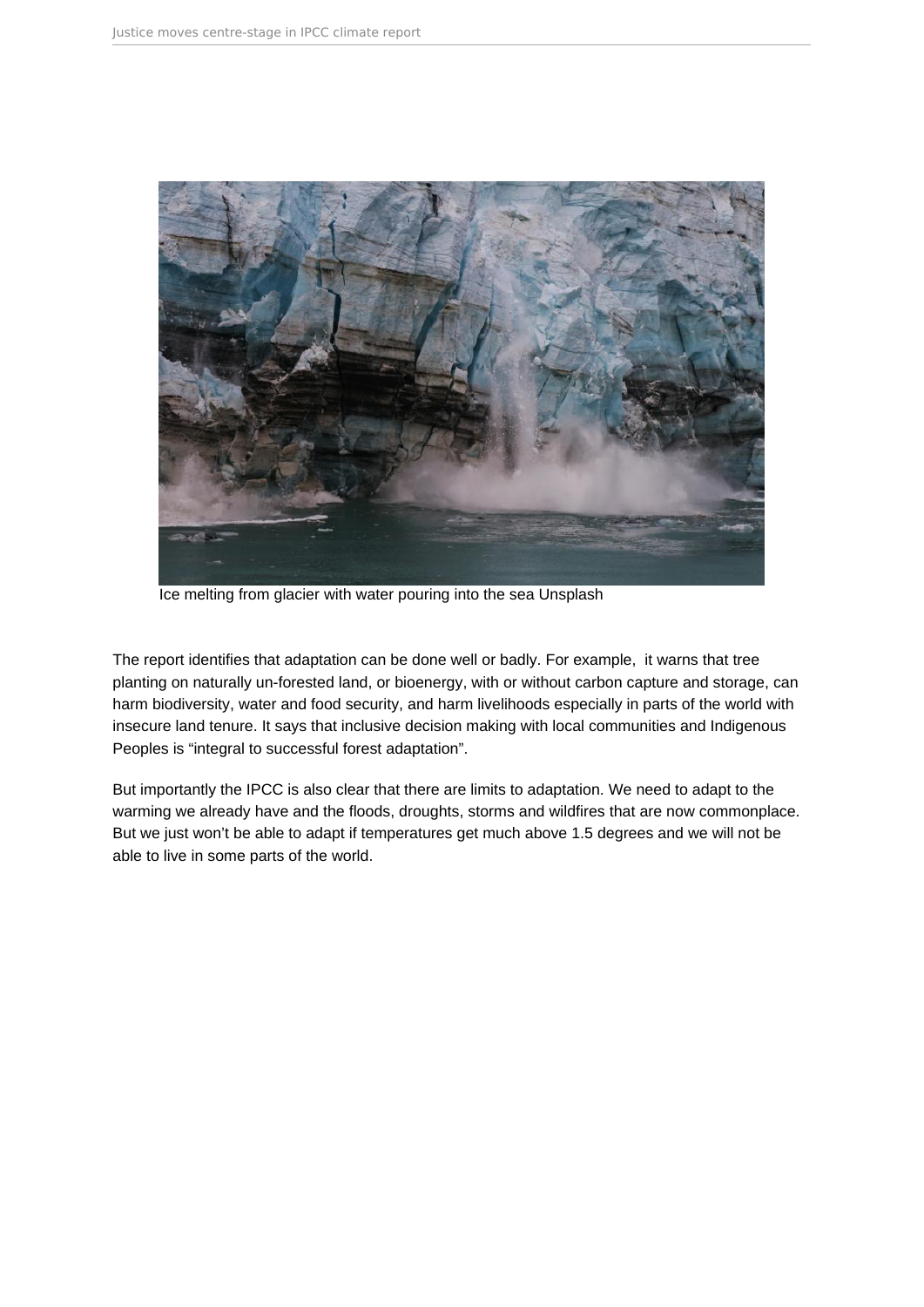

Dramatic photo of forest burning, flames in foreground, trees in silhouette in background iStock

The report tells us:

- Ecosystems already reaching or surpassing adaptation limits include some warm water coral reefs, some coastal wetlands, some rainforests, and some polar and mountain ecosystems .
- Climate change has caused substantial damage and increasingly irreversible losses in terrestrial, freshwater, coastal and open ocean marine ecosystems. The extent and magnitude of climate change impacts are larger than estimated in previous assessments.
- Climate change including increases in frequency and intensity of extremes have already reduced food and water security.

#### **Is anyone listening?**

It is undeniable that awareness of the risks of climate change is higher than ever before. It is also undeniable that some action is being taken to reduce or limit emissions. But the gap between what needs to happen and is happening is enormous and, if anything, growing. The IPCC has significantly upped the volume on its warnings within its report. For example, the scientists now say:

Almost half of the world's population lives in areas that are highly vulnerable to climate change. A high proportion of species are also vulnerable to climate change.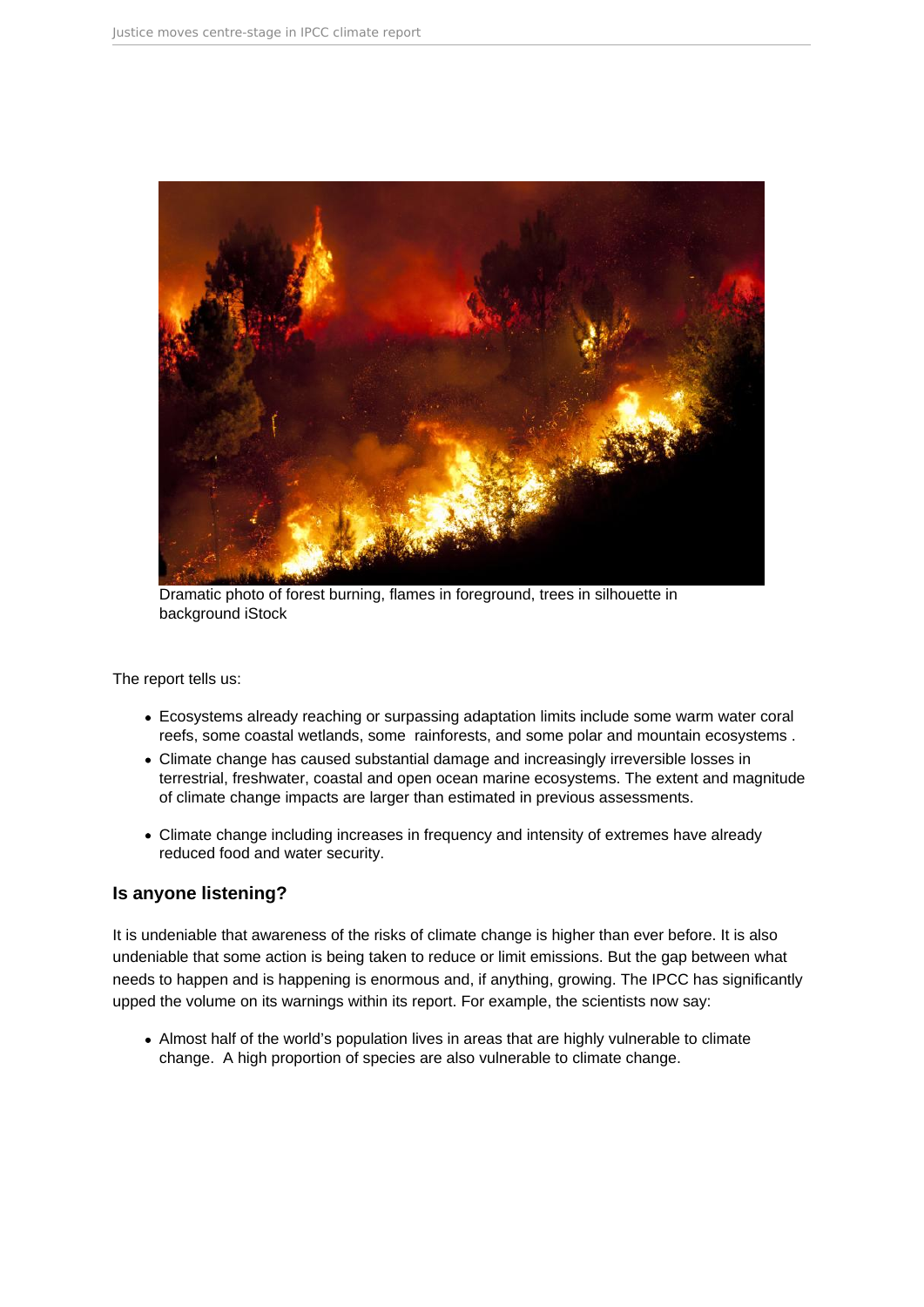• Projected climate change, combined with non-climatic drivers, will cause loss and degradation of much of the world's forests, coral reefs, and low-lying coastal wetlands.



Underwater shot of bleached coral reef iStock

• Risk of severe impacts increase with every additional increment of global warming beyond 1.5 degrees warming, including increased wildfires, mass mortality of trees, drying of peatlands, and thawing of permafrost, which will weaken natural carbon sinks and increase releases of greenhouse gases.

U.N. Secretary-General Antònio Guterres called the IPCC report "an atlas of human suffering and a damning indictment of failed climate leadership."